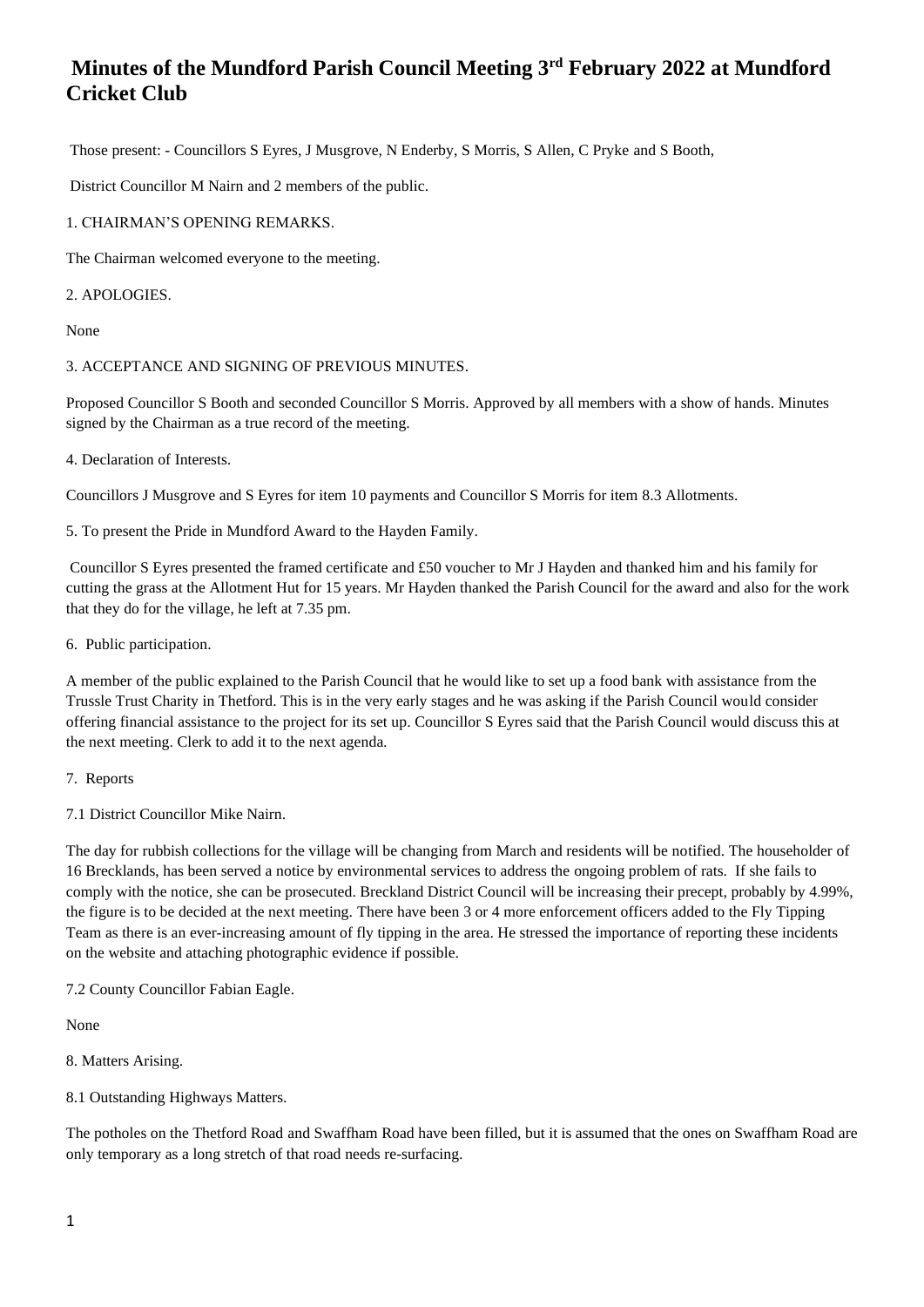## 8.2 Village Footpaths and Verges.

The Ivy at 29 Wissey View has been cut back to the boundary but there is no change to the overhanging hedge at 4 Wissey View. Victory Homes have said that they will look into the matter. The Clerk reported the damage to the grass verge outside and Highways filled the ruts with topsoil, added grass seed and place cones around the area. The resident is currently not parking on that verge. Dog fouling posters have been put around the village. The developer at the site off Crown Road has lowered the angle of the footpath, removed the gravel and replaced it with tarmac, making it more accessible. It was decided to monitor the surface of the bridge to see if it becomes slippery. The Clerk reported the un-penned chickens at 29 Fir Close to Trading Standards, who visited the resident who assured them that the chickens would be shut in. Councillor N Enderby reported that he had seen chickens running free at Heathcote, Cranwich, Clerk to report this to trading Standards. Forestry England have declared responsibility for the land between the A1065 and The Brecklands and will be sending someone to inspect them. Jack Griffiths at Highways has said that they are responsible for the culvert going under the bridge at the Lynford turn, but that the adjacent landowners are responsible for the ditches. He will ask a technician to assess the situation when they next pass by. The trees at the Pocket Park have been inspected and are not yet in need of attention. Martin Caplin, a footpath officer from Highways, told Councillor J Musgrove that the electric fence on Public Footpath 2 is not illegal, it just needs signage and the barbed wire by the second stile needs to be removed. Highways have attempted to contact the owners but have had no response as yet. Councillor J Musgrove said that he would speak to the owner when he sees him next.

#### 8.3 Allotments.

The holder of Plot 7A has relinquished it, two current allotment holders have swapped to other plots and there is currently noone on the waiting list. This will be added to the next Mundford Messenger article. The Clerk will ask is Bruce has sought permission to cut back the bushes on the land adjacent to the allotments. A letter was sent to MR S Cordy regarding the overspilling of his belongings. No response as yet and there is more spilling out. Clerk to add this to the next agenda.

#### 8.4 Allotment Hut.

Councillors J Musgrove and S Morris installed the edging by the hedging plants and Councillor Musgrove bought another Christmas tree which he has planted by the hut. The smart meter at the hut is not working and OPUS energy are estimating the bills at a considerably higher cost, the Clerk is in contact with them about this issue. The first section of cladding has been done, with more to be added this month.

## 8.5 Handyman/Gardener.

The pressure washer has been returned but not yet tested. Bruce was very grateful for the compassionate payment. Bruce has found his job description letter and the Clerk has been in contact with a NALC recommended HR company who have provided some initial help concerning his contract. The posts and chains at the Village Green are in need of some attention, it was decided to have a working party in the warmer weather, to be added to a future agenda.

#### 8.6 Parish Office.

The quote from SunRise Blinds was £436 to supply and fit 3 window blinds and 1 door blind. Despite coming to measure up for the blinds, TSR Blinds did not send a quote, despite being contacted twice by the Clerk. It was decided to go ahead with SunRise Blinds. Proposed by Councillor J Musgrove, Seconded by Councillor S Morris and agreed by all present with a show of hands. This completes the final phase of the office refurbishment. The pact stickers have been replaced and the Council decided that it was not worth the expense of taking the printer to Dereham for mending. Councillor S Morris has re-painted the office and is making a new frame to display village photographs in the office. The BT bill was higher this month due to adding to the package halfway through the month, and a long hold on calls to Barclays bank.

#### 8.7 Litter bin/ Dog Bin.

The placing of the new bins will be discussed at the next meeting. It was decided to offer the old dog bin to Lynford Hall, Clerk to contact them.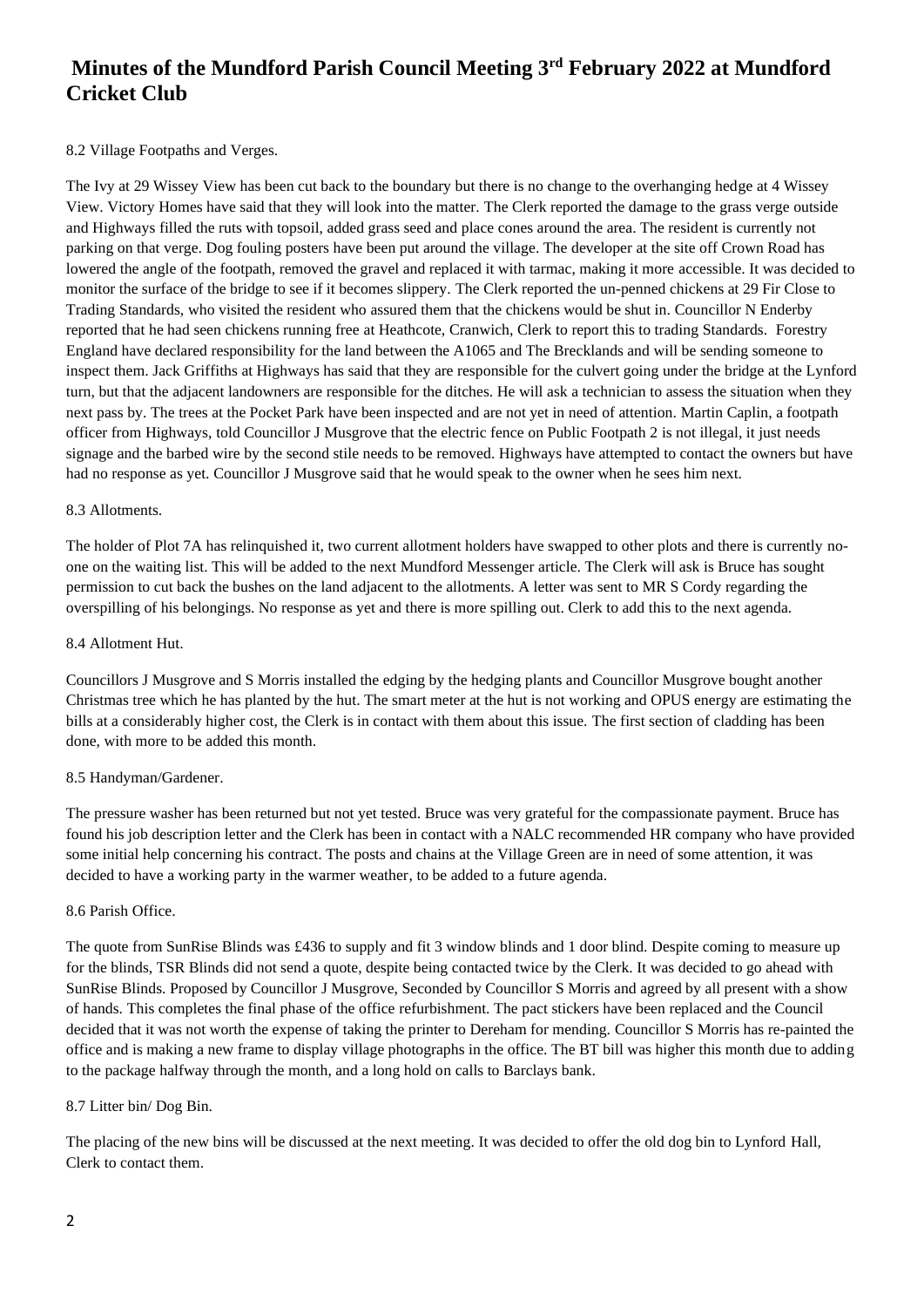## 8.8 Pride in Mundford Award.

It was decided to present an award to Dave Goodrham for his services to the village. Proposed by Councillor S Booth Seconded by Councillor N Enderby and agreed by all present with a show of hands. Councillor S Morris to frame the certificate and the Clerk to invite him to the next meeting. Councillor J Musgrove to buy a £50 B&Q voucher.

#### 8.9 Councillor Vacancies

The Councillor vacancy poster was signed and displayed on the noticeboard. The co-option policy was discussed and it was decided that the policy needs some amendments. Clerk to contact NALC for an example policy. To be added to the next agenda.

### 8.10 The Queen's Platinum Jubilee

The Clerk has researched the current prices of the memorial benches, £576.02 excluding vat and delivery. It was decided to go ahead with purchasing a bench for the Adeane Meadow site. Proposed by Councillor S Morris, Seconded by Councillor S Pryke and agreed by all present with a show of hands. Highways have confirmed the need for a cultivation license for the planting of the memorial tree, the Clerk is looking into this. 7 people attended the meeting in the Village Hall and it was decided to have several events over the holiday, another meeting to be held at the Cricket Club on February  $10<sup>th</sup>$ .

### 8.11 War Memorial

The Clerk contacted H Brett and Son, sending photos of the cracks and they will assess the issue when passing by next. No update as yet. The idea of a remembrance memorial bench was discussed but as most are made of metal it was decided to look for a remembrance bench, the Clerk to look into it.

## 8.12 Christmas Tree Lights On

Councillor J Musgrove bought some decorations for the trees for next year and has checked the situation with the tree lights, more will need to be bought if the decision is made to have more than 1 tree. More research needed for the floodlights, to be added to a future agenda. Torches for next year's event to be bought.

## 8.13. HM Lord Lieutenant's Memorial Plaque

The Clerk has obtained permission from Healthcare Homes to display the plaque on the front of St Leonards Court. It was decided to display the plaque 6 ft from the ground. The Clerk to notify St Leonards Court when it is to be put in place.

#### 9. Correspondence. –

The Defib was used on December 13<sup>th</sup> and was not returned to the cabinet. It was eventually returned on January 25<sup>th</sup> and the pads had been used. We had no spares, so more were purchased, along with spares. The Defib was put back onto the national database on February 6<sup>th</sup>. Anne Shepherd has completed the funding application form and the Clerk has forwarded it to Breckland Council.

#### 10. Payments

## 10.1 Payments and Cheques for the January invoices

Payments proposed by Councillor S Allen, seconded by Councillor S Morris and approved by 5 Councillors with a show of hands. The Clerk did not add the December and January Bank Holidays to her pay, so will be adding an extra 7 ½ hours to her February pay.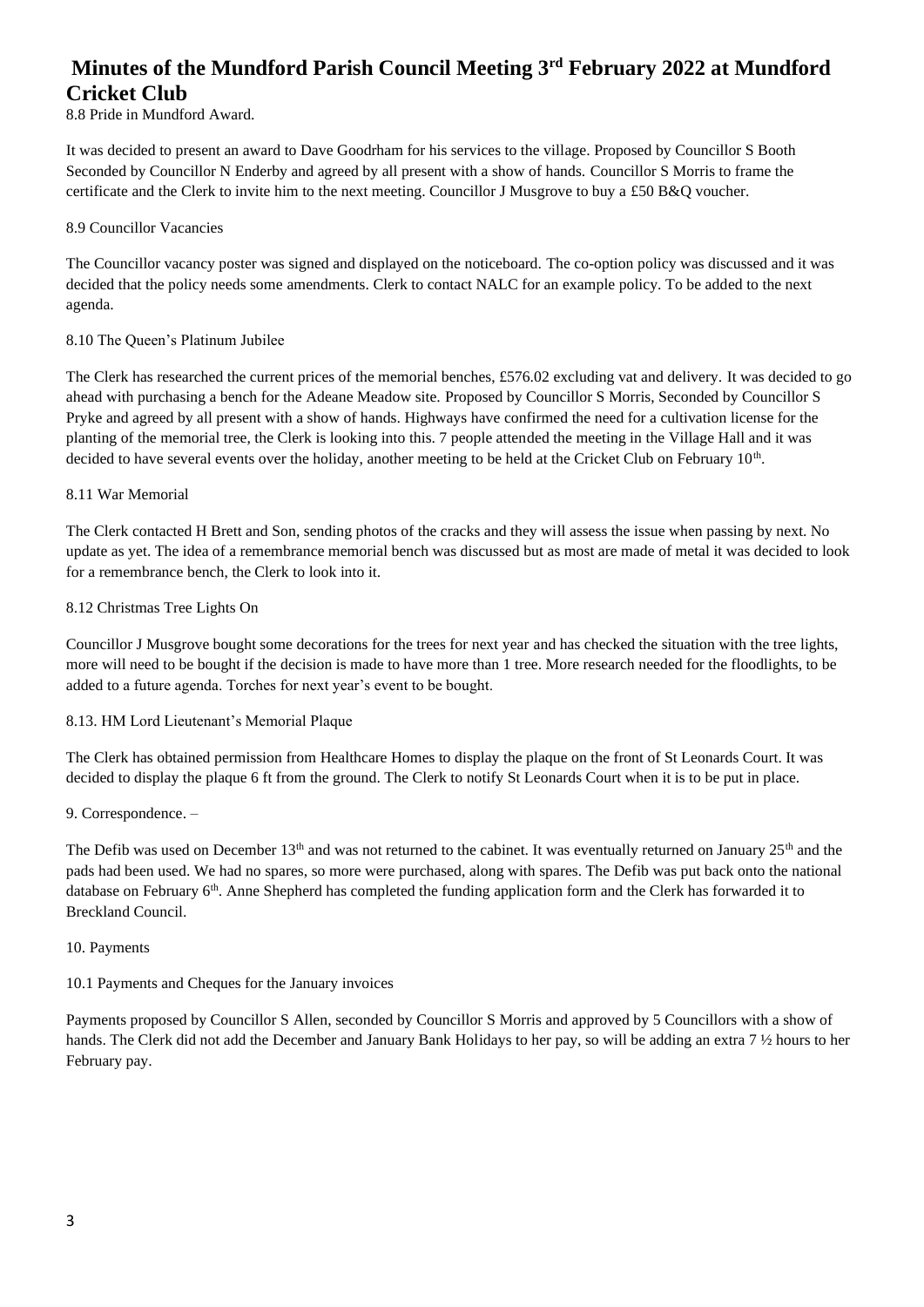| <b>Payments for January 2022 Invoices</b>              |                    |                            |            |
|--------------------------------------------------------|--------------------|----------------------------|------------|
|                                                        |                    |                            |            |
| The following payments were authorised on February 4th |                    |                            |            |
|                                                        |                    |                            |            |
|                                                        | <b>Current A/C</b> | 16338.34                   |            |
|                                                        | <b>Petty Cash</b>  | 98.05                      |            |
| <b>Balance for January 2022</b>                        |                    | 16436.39                   |            |
| Minus the following direct debits                      |                    |                            |            |
| <b>EON street lighting</b>                             |                    | £104.11                    |            |
| E-On Street Lighting                                   |                    | £18.82                     |            |
| BT Phone and Broadband                                 |                    | £59.65                     |            |
| BT sim only mobile                                     |                    | £8.76                      |            |
| <b>Everflow Water Rates</b>                            |                    | £9.55                      |            |
| <b>OPUS Energy - Allotment Hut Electrics</b>           |                    | £42.21                     |            |
| <b>OPUS Energy - Office Electrics</b>                  |                    | £55.58                     |            |
| <b>Total Direct Debits</b>                             |                    | £298.68                    |            |
| Plus the following bank receipts                       |                    | <b>Petty Cash Receipts</b> |            |
| XIN refund                                             |                    | £59.83                     |            |
| Donation                                               |                    |                            | f<br>40.00 |
| <b>Total Income</b>                                    |                    | £59.83                     | £40.00     |
| <b>Balance after Direct Debits and Income</b>          |                    | £16,099.49                 |            |

| <b>Payment Method</b>             | <b>Description</b>                                                             | Total      | Total  |
|-----------------------------------|--------------------------------------------------------------------------------|------------|--------|
| <b>BACS</b>                       | Westcotec-street light maintainance                                            | £59.23     |        |
| <b>BACS</b>                       | S Eyres-items for Alotment Hut garden edging                                   | £104.66    |        |
| Petty Cash                        | J Musgrove - Christmas tree and decorations                                    |            | £12.07 |
| Petty Cash                        | L Morris- card for Bruce                                                       |            | £2.95  |
| <b>BACS</b>                       | A Shepherd - Community Car Scheme                                              | £250.00    |        |
| <b>BACS</b>                       | Rosemaryhelpdesk- website services                                             | £35.00     |        |
| <b>BACS</b>                       | Staff wages                                                                    | £617.40    |        |
| <b>BACS</b>                       | Viking- office supplies                                                        | £32.11     |        |
|                                   |                                                                                |            |        |
| <b>Total BACS payments made</b>   |                                                                                | £1,098.40  | £15.02 |
|                                   | <b>Balance in Community Account for February 2022</b>                          | £15,001.09 |        |
| <b>Balance in Savings Account</b> |                                                                                | £25,882.22 |        |
| <b>Balance in Petty Cash</b>      |                                                                                | £123.03    |        |
|                                   | (Ring Fenced moneys Chilzone £1592.96 and £996.50 for outdoor sports and Play) |            |        |

**(Ring Fenced moneys Chilzone £1592.96 and £996.50 for outdoor sports and Play)**

#### 10.2 Web report for January

The Clerk added the outstanding minutes and agenda to the website with the assistance of Rosemary Godfrey and has added the agenda this week. The Council discussed adding a link to the Mundford Messenger events in the Parish Council website and it was decided not to do so. Proposed by J Musgrove, Seconded by Councillor S Morris and approved by all present with a show of hands. The Council discussed the 2 options for cloud storage, Dropbox and Cloudy IT. It was decided to opt for Cloudy IT. Proposed by Councillor S Booth, Seconded by Councillor S Allen and agreed by all present with a show of hands.

#### 10.3 Grants and Donations

The bench that the school would like to buy costs £371 excluding delivery and the grant requested was £400. Because the Parish Council had previously granted the school £1500 for their garden, it was decided to grant them £200 for the bench. Proposed by Councillor J Musgrove, Seconded by Councillor N Enderby and agreed by all present with a show of hands. The Clerk to contact H Keeler. It was also decided to donate £50 to the Swaffham and Thetford branches of Citizens Advice. Proposed by Councillor S Morris, Seconded by Councillor N Enderby and agreed by all present with a show of hands. The Royal British Legion donation has been done and will do again next year, a minimum of £75 Proposed by Councillor J Musgrove, Seconded by Councillor S Morris and agreed by all present with a show of hands. The final charity decided was Air Ambulance, £50. Proposed by Councillor S Eyres, seconded by Councillor S Booth and agreed by all with a show of hands.